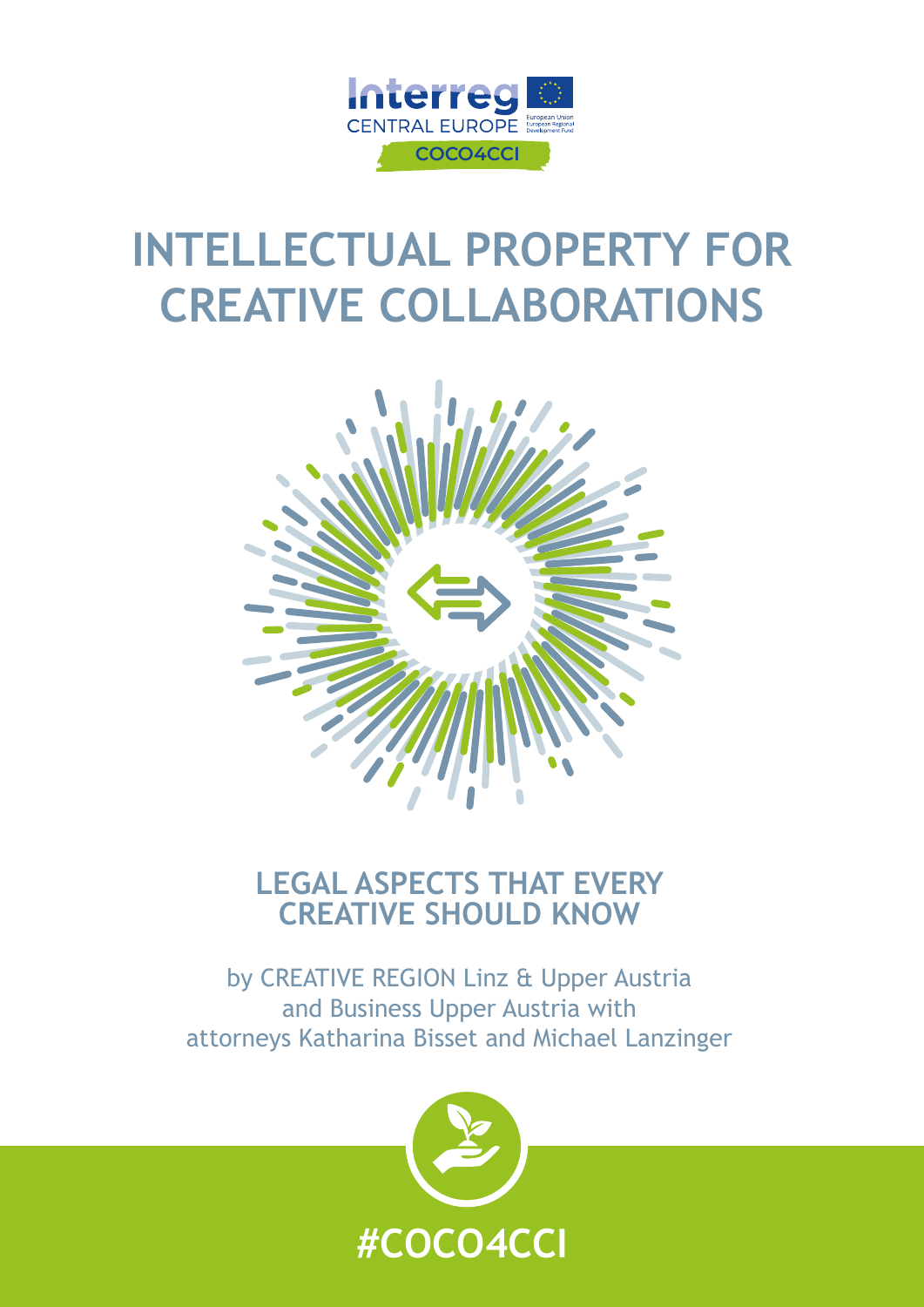Usually there are no limits to creativity. Except in law. If you - as a creative professional - are regularly collaborating with companies from different industries, you should be aware of the legal framework and statutory provisions for intellectual property.

In this guideline, attorneys Katharina Bisset and Michael Lanzinger, collectively known as the **Nerds of Law**, explain - from an Austrian perspective - what you should know in terms of copyright, trademark and patent law when it comes to cooperative ventures.

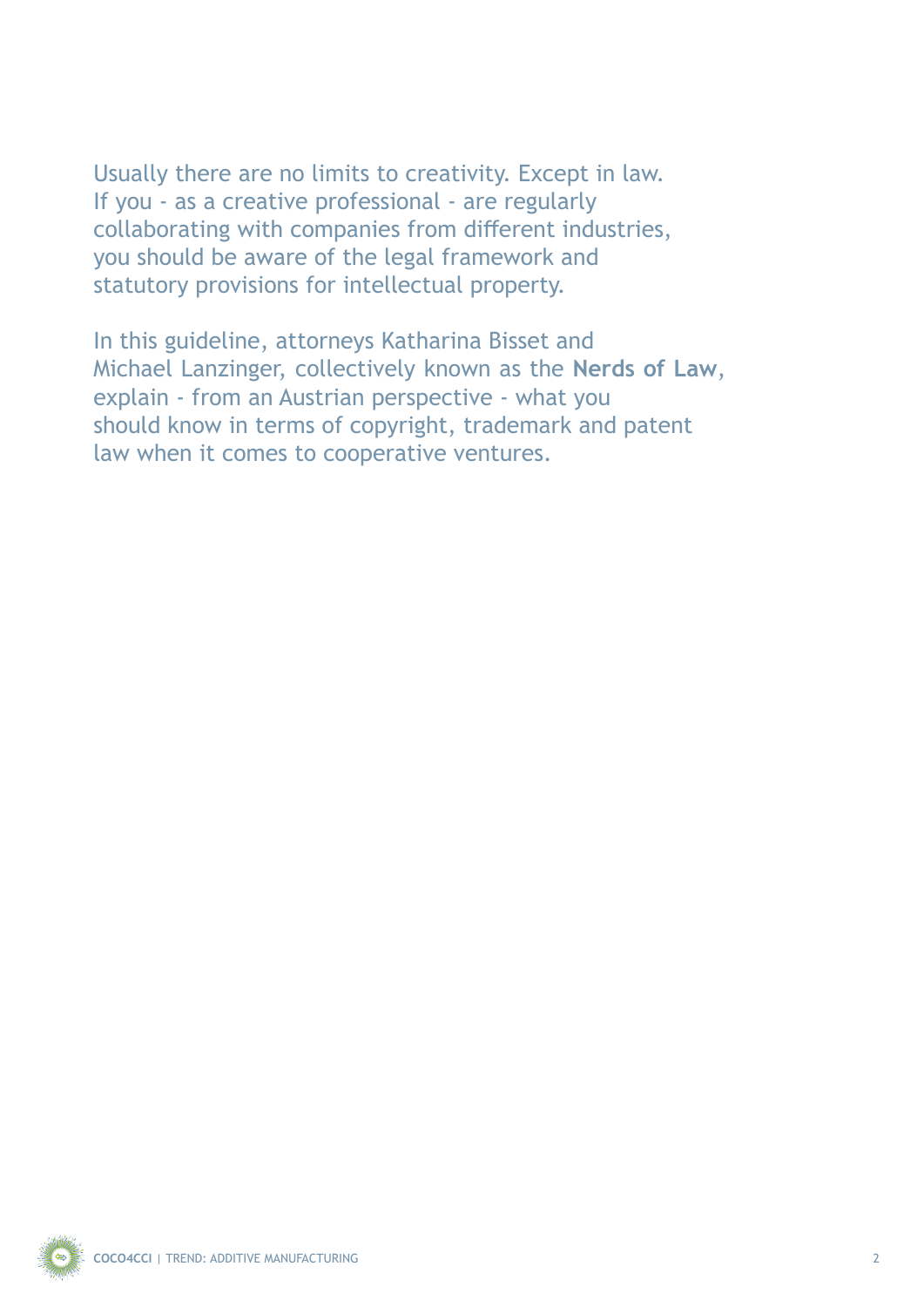#### **The origins of copyright**

*"Essentially, copyright has been around since letterpress printing: that's when it was first possible to distribute books or "content" in faster and larger quantities. Until the printing of books, "piracy" wasn't really an issue; after all, it was a bit of a hassle to copy works by hand." "* 

says attorney Michael Lanzinger, when he introduces the topic. In its early days, copyright was held by publishers, not by authors. In Austria, the Copyright Act was enacted in 1936, last comprehensively reformed in 2015 and amended in 2018. More recently, the **European Union's major copyright reform** was passed. As a result, digital issues such as snippets or upload filters will be increasingly taken into account in the future.

#### **Copyright does not equal intellectual property rights**

**The World Intellectual Property Organization** (WIPO) is keen to standardize many aspects of intellectual property internationally. While the basic principles of intellectual property are similar throughout the world, they are ultimately a matter for national legislation. Particularly in the online world, this can cause practical challenges.

Michael Lanzinger elaborates on what this means in concrete terms:

*"As soon as we turn on the computer and go online, we quickly find ourselves in a different legal system. Even though some attempts have been made to standardize intellectual property rights, national laws and different legal traditions exist."*

One example: the copyright symbol ©.

This symbol is widely known in Austria, and originated in the Anglo-American world. However, it actually has no meaning in Austria, explains Lanzinger:

*"Up until the late 20th century, copyright had to be actively registered in the USA. This approach is more reminiscent of trademark protection in our country than of copyright. In our legal system, the work is automatically established once it is created."*

Katharina Bisset - attorney colleague of Michael Lanzinger - adds:

*"The © symbol, however, implies at least a presumption of authorship. This means that if, for example, a work is marked © 2021 Katharina Bisset, the presumption is that the intellectual property is located there. The opposing side would first have to prove the opposite."*

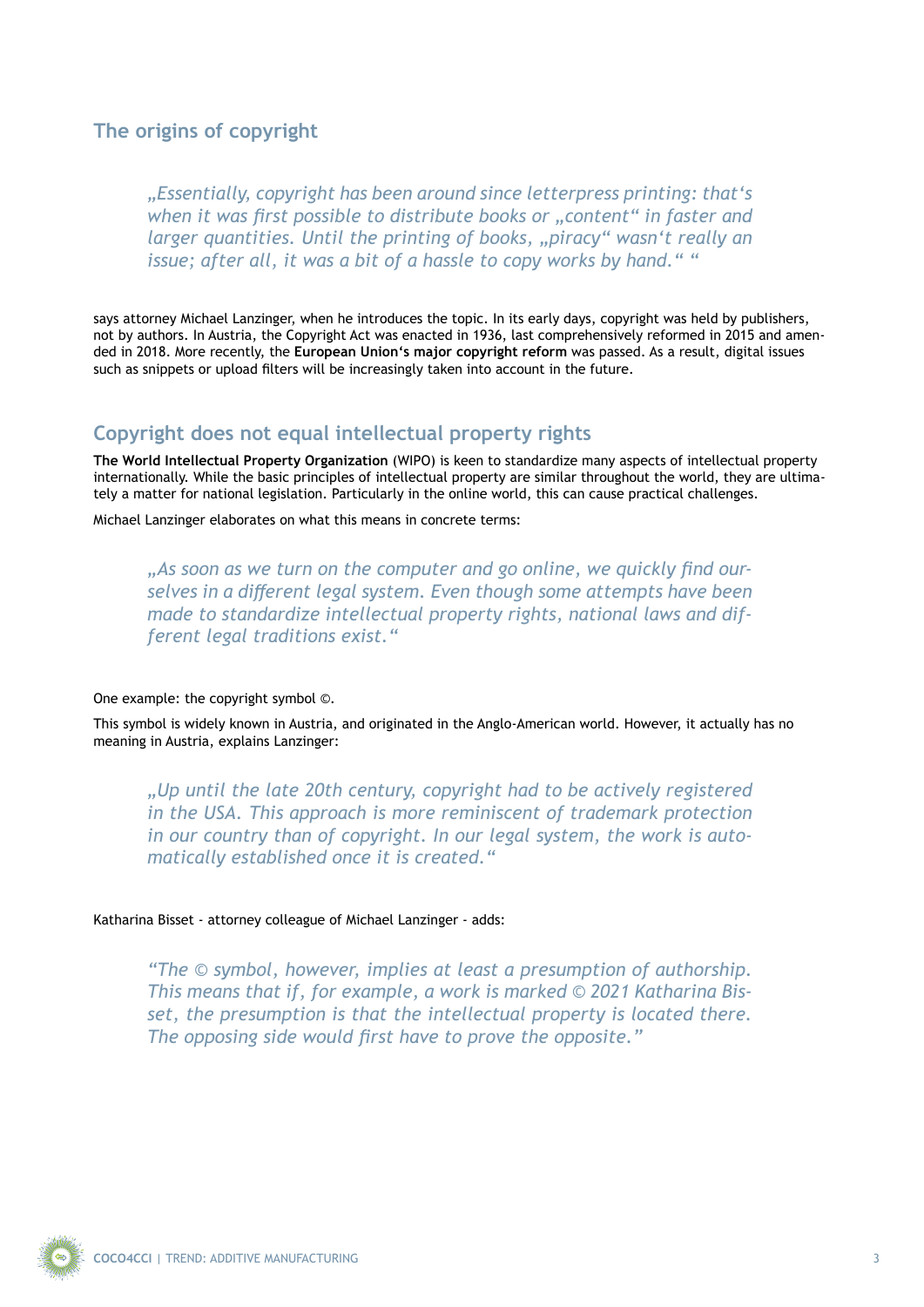#### **What is protected by intellectual property rights?**

Intellectual property rights protect an idiosyncratic intellectual creation. "Idiosyncratic" in this case means "creative" and not "peculiar" or "strange". Works are protected for up to 70 years after the death of the author. If there are multiple authors, it ends 70 years after the death of the last co-author.

Particularly the use of images and photos, e.g. on the Internet or as a design element for graphic implementations, often poses the question of whether it is permitted to use copyrighted material without further ado. As a general rule, the interests of the person depicted must not be infringed. In most cases, commercial use already violates these interests. Particular caution is required in the case of images of children. An infringement of intellectual property rights or the violation of distribution rights may result in both civil law and competition law and may even lead to criminal law charges.

However, that does not mean that only pictures and photos are works within the scope of intellectual property rights. Works in the sense of intellectual property right can be, alongside photos, literature, sound art, visual arts, film art, adaptations, collective works, computer programs, etc. As such, the work in an intellectual property right must be something that is not part of common knowledge and new. Katharina Bisset further explains:

*"Intellectual property rights come into existence as soon as an idea is manifested. The idea alone cannot be protected. If the idea exists only in my head, it is not yet protectable by an intellectual property right. The moment I turn the idea into an image, a text, etc., it is a creation and therefore protected."*

#### Michael Lanzinger continues:

*"The basic structure of intellectual property rights is such that it has no "type constraint" and is technology-neutral. It does not define things like literature or what it has to look like in order for it to be recognized as such. Instead, it focuses on the concepts behind it, and these can be developed. In principle, intellectual property rights name certain types and forms of works, but essentially everything can be accommodated in these categories,"*

This makes intellectual property very resilient - despite ongoing digitalization. As a result, the core of the law does not need to be changed much in order to remain up to date in a fast-moving digital world. Nevertheless, problems arise when it comes to the use of works, because nowadays there are existing types of uses of works that were not anticipated in intellectual property law at the time, e.g., snippets on the Internet.

#### **Who is the author?**

The question of all questions in intellectual property law: Who created the work? Creatorship can only be proven or presumed on a purely factual basis, as there is no register of authors in Austria - in contrast to the register of trademarks or the register of patents. Everyone who has created a work is the author. This is especially relevant if a creation was co-created, as might be the case in collaborations between creative industries and manufacturing.

If several persons are involved, they are creators in equal shares. The only exception to this general rule applies to commercial film. Michael Lanzinger emphasizes:

*"When you start a project, it is important that the partners agree which rights belong to whom, recognizing that in the case of collaboratively created works, everyone is a creator in equal shares."*

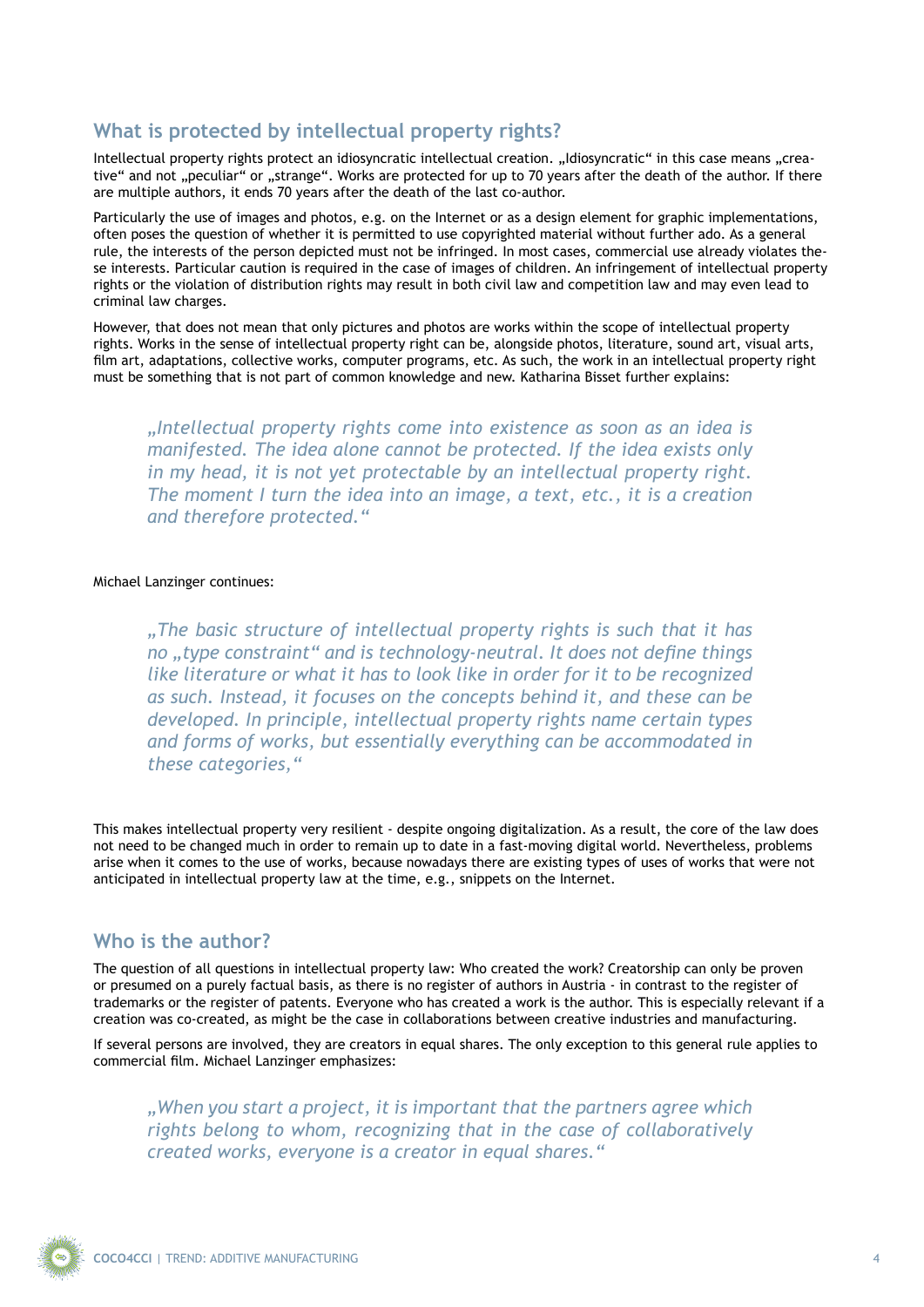Katharina Bisset illustrates it with a simple example:

*"When a book is written jointly and each author writes individual chapters, the content of the work can be clearly separated. Each person is thus the author of his or her own part. But if chapters are worked on jointly, and a co-author rewrites or adds parts, then the content of the work can no longer be clearly separated. There is joint authorship of the entire work. The same applies to software or works other than books."*

#### **Contractual regulations for collaborations**

An idea can be stolen faster than you might expect, and this should not be ignored, especially in the case of project pitches or patent ideas.

Basic considerations about collaborations should therefore be contractually regulated, ideally during the "honeymoon phase". It should include the following: what rights do the partners have with regard to use and distribution, what is the objective of the collaboration, and what happens to the proceeds. It is also advisable to have clear exit clauses. If the collaboration is terminated or a partner withdraws, the "divorce" can take place amicably and conflicts can be avoided.

In the case of collaborations or pitches, it makes sense to conclude so-called non-disclosure agreements (NDA). NDAs are non-disclosure agreements that agree to maintain silence about negotiations or documents. These NDAs can be agreed on both sides (Mutual Non-Disclosure Agreement, MNDA) and are particularly advisable in the development stage of products or with regard to patents, so that company secrets are protected.

#### **Exploitation rights and licenses**

Authors have various rights, including the so-called exploitation rights. This often concerns the monetization of the manifested ideas, i.e. the works. Of course, works can also be made available to the public for free use. In this case, the author decides against monetization. Exploitation can be, for example, the basic exploitation, reproduction, distribution and broadcasting, rental or lending, naming or making available (= licenses).

If an author makes a work available, a license agreement is advisable. This should contain some important key elements, for example:

- What is the work?
- For which purposes is the right granted?
- Must the author of the work be named or is naming waived?
- May the work be edited or further developed?
- At what point in time does the licensor grant the right to the licensee (immediately/after payment)?
- Is this right limited or unlimited?
- Is the right granted exclusively or non-exclusively?
- Is it territorially restricted?
- May the work be sold?

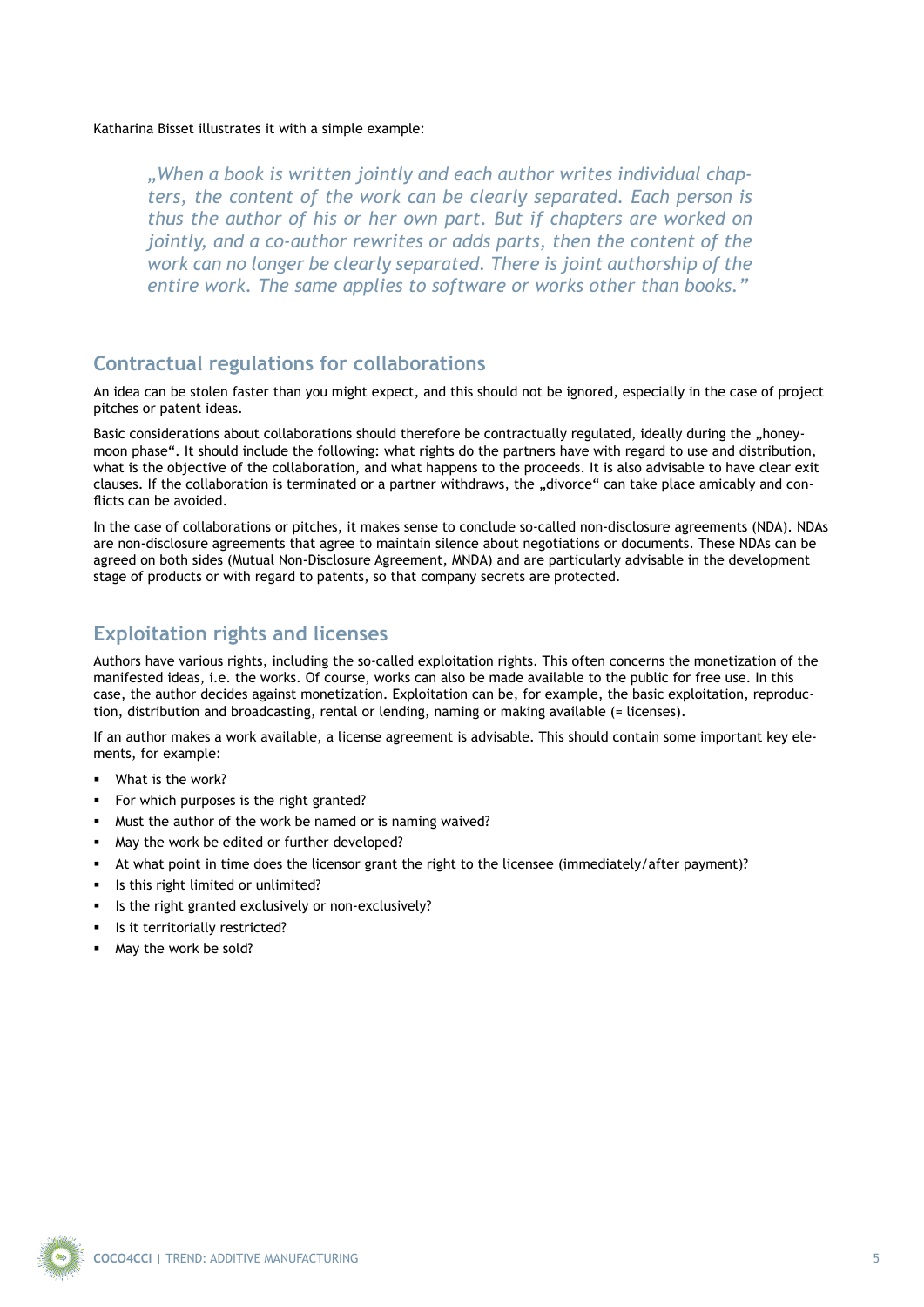#### **Creative Commons and Open Source**

Another form of licenses are **Creative Commons** licenses (CC licenses). Originally from the world of e-learning, these are standardized licenses which, for example, are also used by image databases. Depending on the license type, the work may be edited, shared or monetized under certain conditions. CC licenses are compatible with intellectual

property rights worldwide and are therefore very popular in practice. Katharina Bisset explains:

*"As for the software sector, open-source licenses are more commonly used. In this case, the source code is public. Use is basically free - all open source licenses have that in common - but they differ greatly in the details. Therefore, these types of licenses should also be checked carefully if one wants to use open-source-licensed components for commercial purposes, e.g. in an individually programmed software for a customer."*

#### **Trademark rights**

In contrast to intellectual property rights, trademark rights do not arise automatically. A trademark must be registered, explains Katharina Bisset:

#### *"Trademarks are registered limited to countries or regions, e.g. in Austria, the EU or internationally,"*

The most common trademarks are image brands, word brands or word-picture combination brands. Colors and sounds can now also be registered as trademarks. When registering, the purpose of the trademark must be stated.

The protection period for trademarks is 10 years and can be extended indefinitely. This can make trademarks enormously useful and of significant value to a company. Once a trademark is registered, no one else may use that trademark for the same goods and services in the territory of the application.

Designs can also be registered as a design trademark. In this case, haptics, materials, appearance, colors, ornaments etc. are protected. The term of protection for designs is limited to a maximum of 25 years.



#### **Patent law**

A patent protects technical inventions (not business models), e.g. objects (devices, substances, etc.) and processes (manufacturing or work processes). It applies from the date of registration with the patent office for a maximum of 20 years and is limited to a specific territory. A patent must not be obvious, i.e. a skilled person must not be able to deduce it from the state-of-the-art knowledge; it must be commercially applicable and new. And this is when the NDA enters the picture again, says Katharina Bisset:

*"Under no circumstances should you talk to anyone about something which can be patented. The minute it's no longer secret, meaning there's no NDA, you might as well forget about the patent."* 

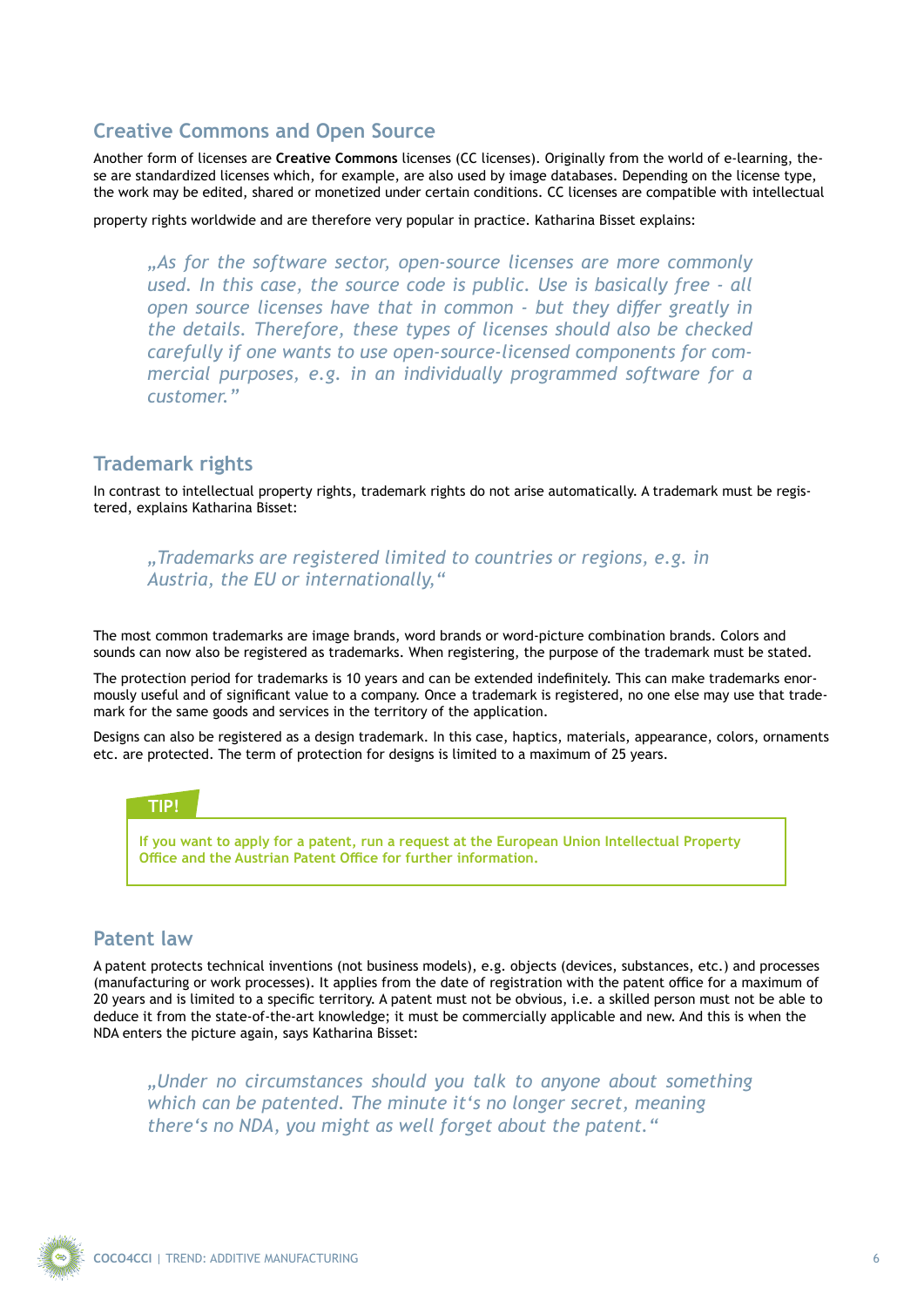In three videos, the Nerds of Law, Katharina Bisset and Michael Lanzinger, explain the most important issues regarding copyright and intellectual property in short words.

- **Five epic fails to make in IPR:** In this video, Katharina Bisset shows, how you should **NOT** approach intellectual property rights and copyright - Caution: ironical content!
- **Five important things to think of in IPR:** Michael Lanzinger complements the ironic contribution of his colleague with actual tips in terms of IPR.
- **Things to keep in mind to protect your IPR when cooperating:** Michael Lanzinger gives some more tips about how to collaborate and what to think of to protect your intellectual property.



**Things to keep in mind to protect your IPR when cooperating** 

**[www.bit.ly/IPRandCooperation](http://www.bit.ly/IPRandCooperation)**



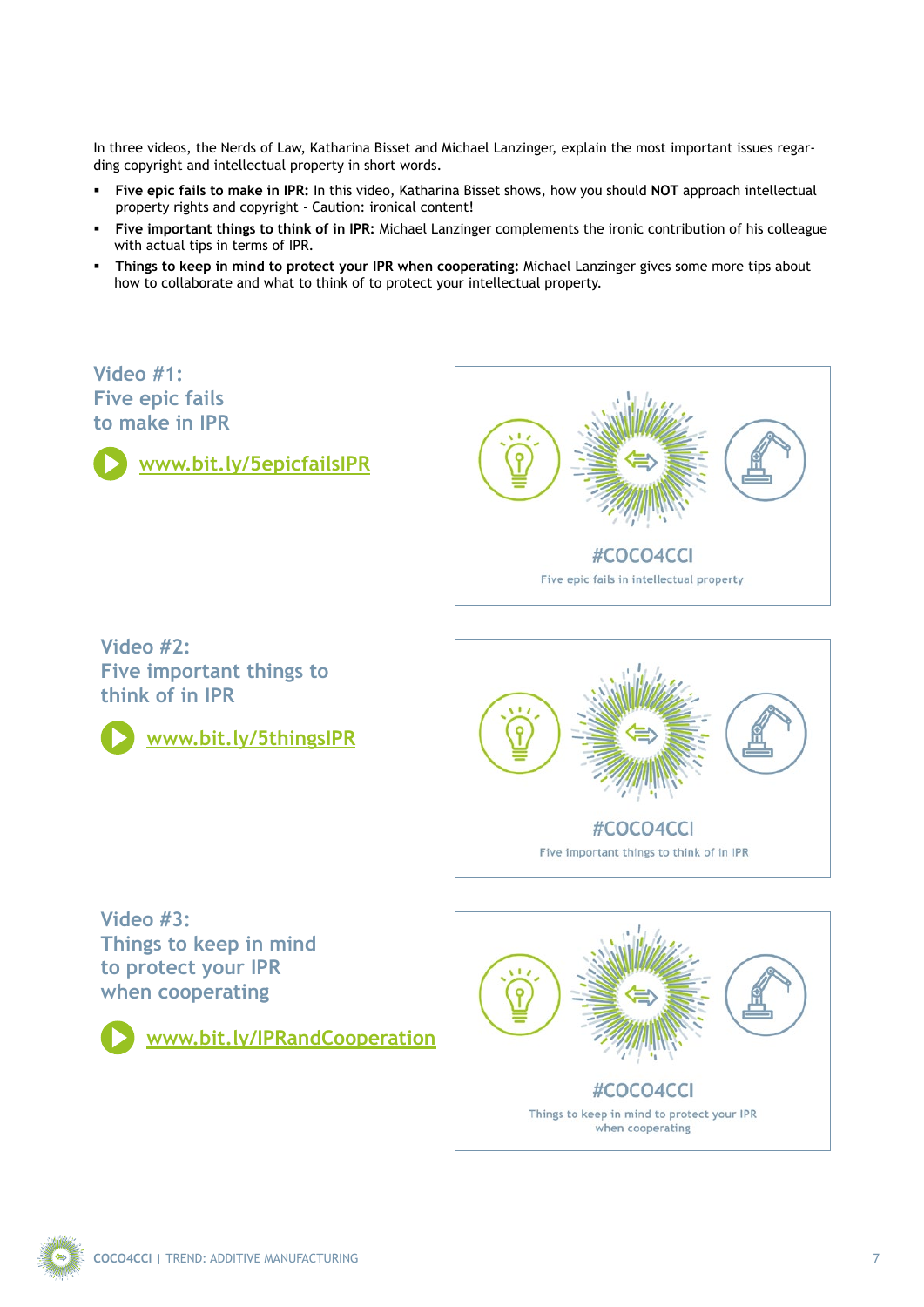#### **ADDITIONAL LINKS & INFORMATION**

**Read the german translation of the above text here: [Geistiges Eigentum bei Creative Collaborations](https://creativeregion.org/2021/03/geistiges-eigentum-bei-creative-collaborations/)**

**Find out more about IPR for companies in the creative industries in this publication by the KREATIVWIRTSCHAFT AUSTRIA (in german): [Die Marke der Kreativen](https://www.kreativwirtschaft.at/wp-content/uploads/2020/10/KAT_Marke_der_Kreativen_Nov2019_05_2020_29.pdf)**

**Visit the Nerds of Law Website and listen to the podcast by Michael Lanzinger and Katharina Bisset: [www.nerdsoflaw.com](http://www.nerdsoflaw.com)**

**Inform yourself about the EU copyright legislation here: [www.digital-strategy.ec.europa.eu/en/policies/copyright-legislation](http://digital-strategy.ec.europa.eu/en/policies/copyright-legislation)**

**Learn more about IP and patents on the website of the World Intellectual Property Organization: [www.wipo.int](https://www.wipo.int) or the European Union Intellectual Property Office: [www.euipo.europa.eu or](http://www.euipo.europa.eu) at the Austrian Patent Office's website: <https://www.patentamt.at/en>**

**Find out which Creative Commons license fits your project here: [www.creativecommons.org](http://www.creativecommons.org)**

#### **About the Nerds of Law**

Michael Lanzinger and Katharina Bisset are both lawyers, working in the field of digital law, cybercrime, copyright, media law and legal tech.

As Nerds of Law they are also podcasting together, addressing different topics in that context: [www.nerdsoflaw.com/podcast](https://www.nerdsoflaw.com/podcast).

Michael is also part of "law busters", a group of lawyers who are explaining legal topics in a comedian, pop-cultural way. Also he published some audio books, one of them about "copyright for creatives", available here: [www.audible.de/pd/Urheberrecht-fuer-Kreative-Hoerbuch/3966330415](https://www.audible.de/pd/Urheberrecht-fuer-Kreative-Hoerbuch/3966330415).





Nerds of Law: Michael Lanzinger and Katharina Bisset

Credits: Wolfgang Lehner